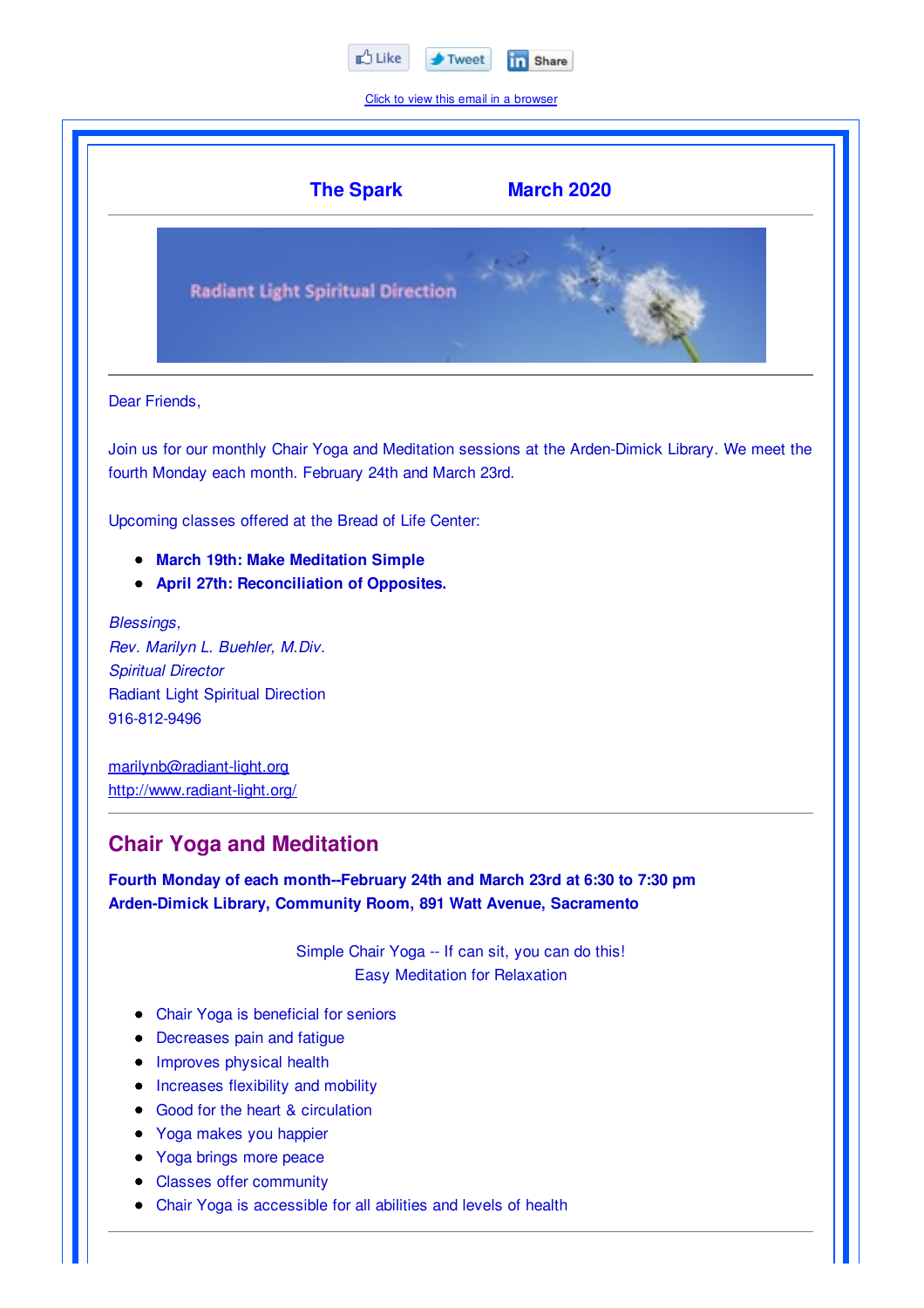## **Make Meditation Simple -** *Tips for Your Meditation Practice*

**Thursday, March 19th at 6:30 to 8:30 pm Bread of Life Center, 1260 Fulton Ave. Ste. A, Sacramento, CA** \$30 - Please register. Call the Bread of Life at 916-648-1803 or register on-line.

Meditation cultivates your ability to focus on what's happening in the present, without being so distracted about what has happened in the past, or what will happen in the future. People who meditate find they are calmer and better able to focus.

This class is an exploration of several methods of meditation. Learn how to relax and regenerate your energy. Learn simple guidelines for establishing a daily meditation practice.

### **Reconciliation of Opposites**

*Clearing the Shadow and Transcending Duality* **Monday, April 27th at 9:30 to 12:30 Bread of Life Center, 1260 Fulton Ave. Ste. A, Sacramento, CA** \$30 to \$70 Sliding scale. Please register, call the Bread of Life at 916-648-1803 or register on-line.

Do you sometimes feel stuck, or find yourself in the same situation over and over again? This workshop presents practical and liberating techniques to uncover and release the unconscious emotions and beliefs that may draw these situations to you.

As these states of mind come to light and are released, you will naturally find peace and balance. Learn to gently free yourself, and find balance through simple, powerful, and fast exercises for creating balance and harmony.

In a world torn apart by polarization, the course offers hope for a way of unity amidst diversity.

This class is based on The Marriage of Spirit: Enlightened Living in Today's World by Leslie Temple-Thurston.

### **Ponder This**

The word "Lent" means "spring". Days become longer. All of nature begins to come alive. For those who observe Lent, it may begin with a ritual of marking the forehead with a sign of the cross.

The cross is an ancient symbol used centuries before the birth of Christianity. The vertical line represents the connection of spirit and matter. The horizontal line reminds us to strive for unity of our will and divine will.

#### **Earth Wellness**

Do unto those downstream as you would have those upstream do unto you.

Wendell Berry

# **Spiritual Direction at the Bread of Life Center**

Spiritual direction is an opportunity to explore your relationship with the Sacred, with the Divine, with